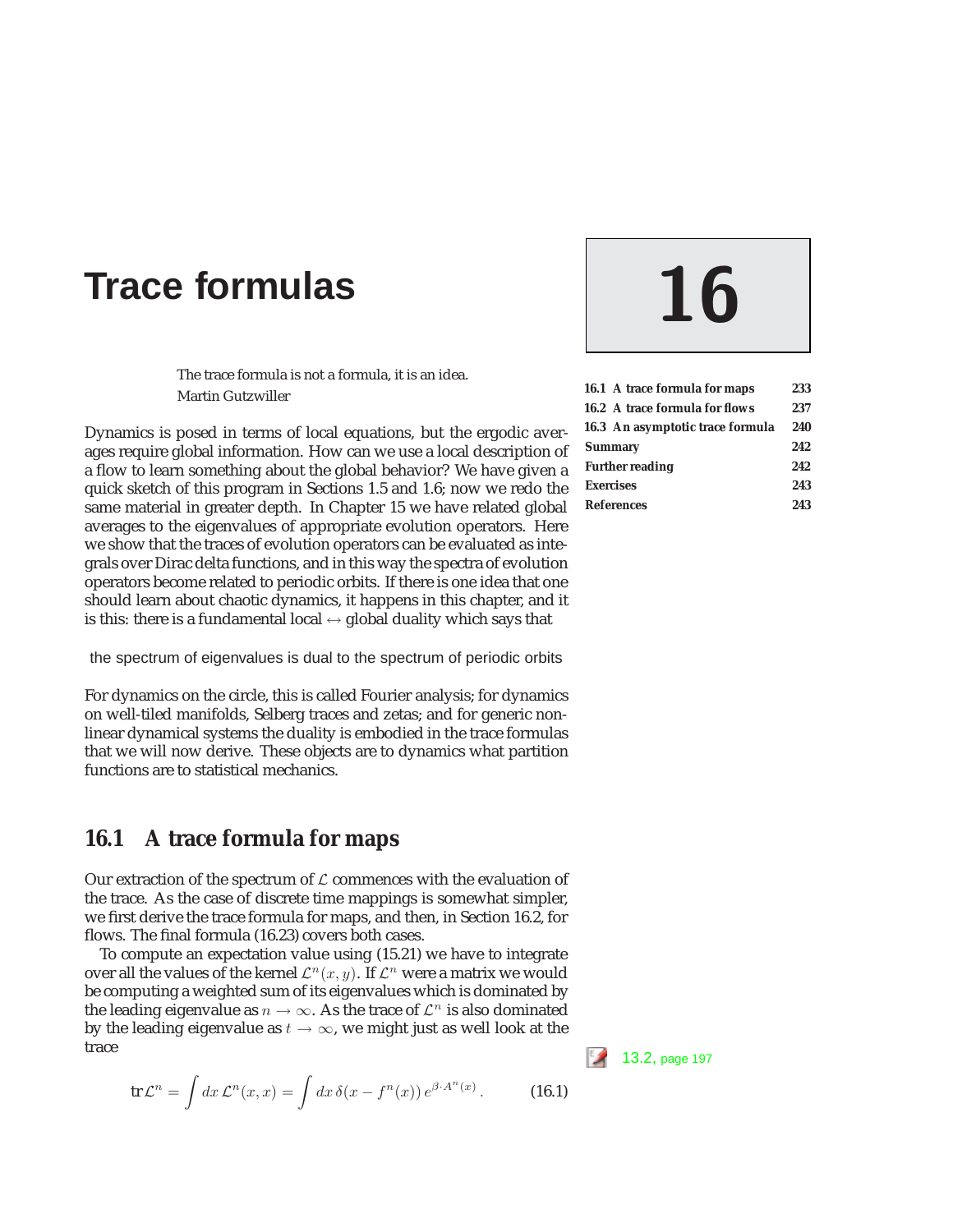By definition, the trace is the sum over eigenvalues,

$$
\operatorname{tr} \mathcal{L}^n = \sum_{\alpha=0}^{\infty} e^{s_{\alpha} n} \,. \tag{16.2}
$$

We find it convenient to write the eigenvalues as exponents  $e^{s_{\alpha}}$  rather than as multipliers  $\lambda_{\alpha}$ , and we assume that spectrum of  $\mathcal L$  is discrete,  $s_0, s_1, s_2, \dots$ , ordered so that  $\Re s_\alpha \geq \Re s_{\alpha+1}$ .

For the time being we choose not to worry about convergence of such sums, ignore the question of what function space the eigenfunctions belong to, and compute the eigenvalue spectrum without constructing any explicit eigenfunctions. We shall revisit these issues in more depth in Chapter **??**, and discuss how lack of hyperbolicity leads to continuous spectra in Chapter **??**.

### **16.1.1 Hyperbolicity assumption**

We have learned in Section 14.2 how to evaluate the delta-function integral (16.14).

According to (14.8) the trace (16.14) picks up a contribution whenever  $x - f^{n}(x) = 0$ , i.e., whenever x belongs to a periodic orbit. For reasons which we will explain in Section 16.2, it is wisest to start by focusing on discrete time systems. The contribution of an isolated prime cycle  $p$  of period  $n_p$  for a map f can be evaluated by restricting the integration to an infinitesimal open neighborhood  $\mathcal{M}_p$  around the cycle,

$$
\operatorname{tr}_p \mathcal{L}^{n_p} = \int_{\mathcal{M}_p} dx \, \delta(x - f^{n_p}(x))
$$

$$
= \frac{n_p}{\left| \det \left( 1 - M_p \right) \right|} = n_p \prod_{i=1}^d \frac{1}{\left| 1 - \Lambda_{p,i} \right|}. \tag{16.3}
$$

For the time being we set here and in (14.9) the observable  $e^{\beta A_p} = 1$ . Periodic orbit fundamental matrix  $M_p$  is also known as the *monodromy matrix* (from Greek *mono-* = alone, single, and *dromo* = run, racecourse), and its eigenvalues  $\Lambda_{p,1}$ ,  $\Lambda_{p,2}$ , ...,  $\Lambda_{p,d}$  as the Floquet multipliers.

We sort the eigenvalues  $\Lambda_{p,1}, \Lambda_{p,2}, \ldots, \Lambda_{p,d}$  of the p-cycle [d×d] fundamental matrix  $M_p$  into expanding, marginal and contracting sets  $\{e, m, c\}$ , as in (5.2). As the integral (16.3) can be carried out only if  $M_p$ has no eigenvalue of unit magnitude, we assume that no eigenvalue is marginal (we shall show in Section 16.2 that the longitudinal  $\Lambda_{p,d+1} = 1$ eigenvalue for flows can be eliminated by restricting the consideration to the transverse fundamental matrix  $M_p$ ), and factorize the trace (16.3) into a product over the expanding and the contracting eigenvalues

$$
\left|\det\left(1-M_p\right)\right|^{-1} = \frac{1}{|\Lambda_p|} \prod_e \frac{1}{1-1/\Lambda_{p,e}} \prod_c \frac{1}{1-\Lambda_{p,c}} \,, \tag{16.4}
$$

where  $\Lambda_p = \prod_e \Lambda_{p,e}$  is the product of expanding eigenvalues. Both  $\Lambda_{p,c}$ and  $1/\Lambda_{p,e}$  are smaller than 1 in absolute value, and as they are either trace - 28oct2007 ChaosBook.org version11.9.2, Aug 21 2007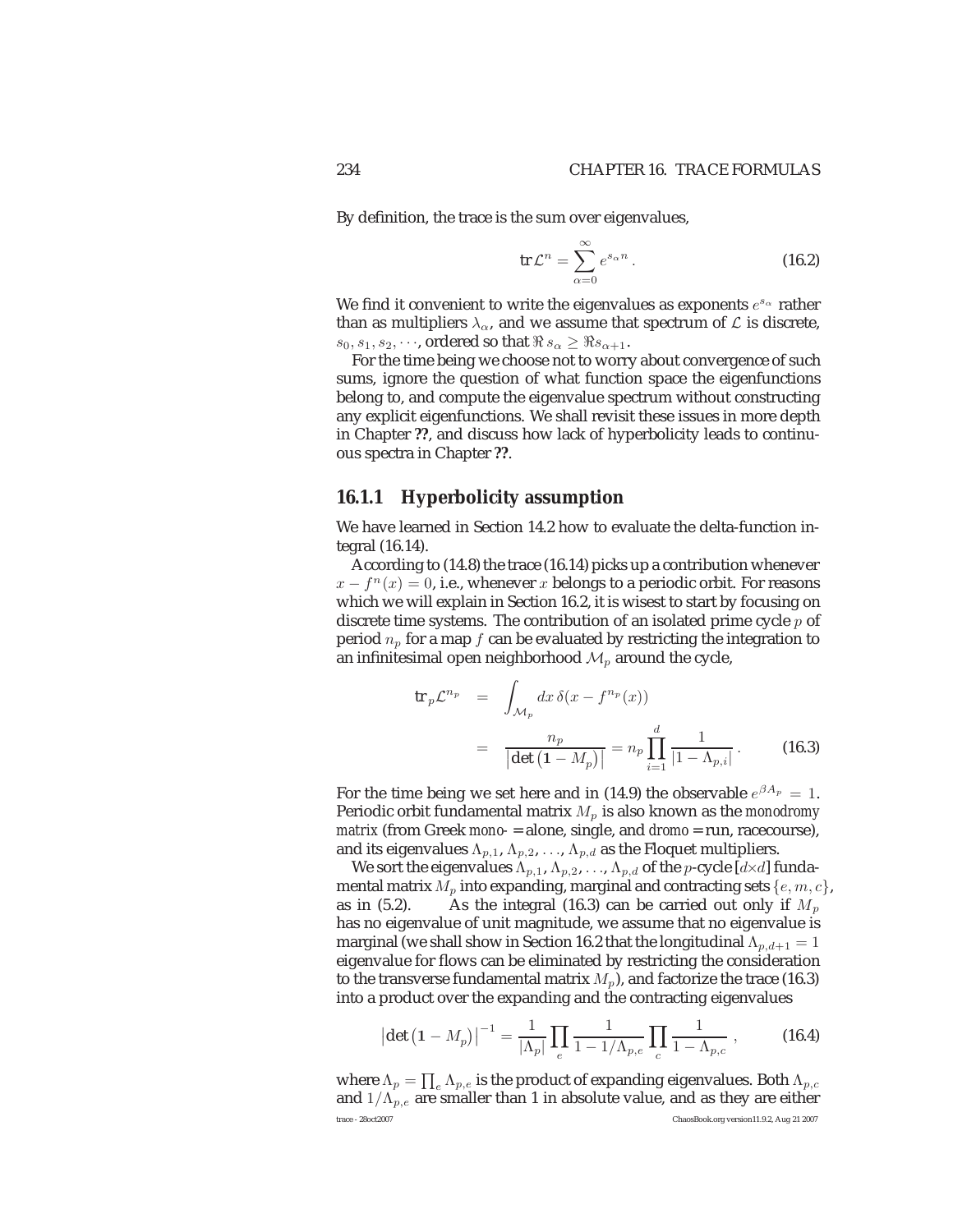#### 16.1. A TRACE FORMULA FOR MAPS 235

real or come in complex conjugate pairs we are allowed to drop the absolute value brackets  $|\cdots|$  in the above products.

The *hyperbolicity assumption* requires that the stabilities of all cycles included in the trace sums be exponentially bounded away from unity:

$$
|\Lambda_{p,e}| > e^{\lambda_e T_p} \qquad \text{any } p \text{, any expanding } |\Lambda_{p,e}| > 1
$$
  

$$
|\Lambda_{p,e}| < e^{-\lambda_c T_p} \qquad \text{any } p \text{, any contracting } |\Lambda_{p,e}| < 1 , \quad \text{(16.5)}
$$

where  $\lambda_e, \lambda_c > 0$  are strictly positive bounds on the expanding, contracting cycle Lyapunov exponents. If a dynamical system satisfies the hyperbolicity assumption (for example, the well separated 3-disk system clearly does), the  $\mathcal{L}^t$  spectrum will be relatively easy to control. If the expansion/contraction is slower than exponential, let us say  $|\Lambda_{p,i}| \sim T_p^2$ , the system may exhibit "phase transitions", and the analysis is much harder - we shall discuss this in Chapter **??**.

*Elliptic stability*, with a pair of purely imaginary exponents  $\Lambda_m = e^{\pm i\theta}$ is excluded by the hyperbolicity assumption. While the contribution of a single repeat of a cycle

$$
\frac{1}{(1 - e^{i\theta})(1 - e^{-i\theta})} = \frac{1}{2(1 - \cos\theta)}\tag{16.6}
$$

does not make (14.9) diverge, if  $\Lambda_m = e^{i2\pi p/r}$  is rth root of unity,  $1/|\det(1 - M_p^r)|$ <br>diverges. For a generic  $\theta$  repeats  $cos(r\theta)$  behave hadly and by ergodicdiverges. For a generic  $\theta$  repeats  $cos(r\theta)$  behave badly and by ergodicity  $1 - \cos(r\theta)$  is arbitrarily small,  $1 - \cos(r\theta) < \epsilon$ , infinitely often. This goes by the name of "small divisor problem," and requires a separate treatment.

It follows from (16.4) that for long times,  $t = rT_p \rightarrow \infty$ , only the product of expanding eigenvalues matters,  $\left|\det\left(1-\tilde{M}_p^r\right)\right| \to \left|\Lambda_p\right|^r$ . We shall use this fact to motivate the construction of dynamical zeta funcshall use this fact to motivate the construction of dynamical zeta functions in Section 17.3. However, for evaluation of the full spectrum the exact cycle weight (16.3) has to be kept.

#### **16.1.2 A classical trace formula for maps**

If the evolution is given by a discrete time mapping, and all periodic points have stability eigenvalues  $|\Lambda_{p,i}|\neq 1$  strictly bounded away from unity, the trace  $\mathcal{L}^n$  is given by the sum over all periodic points i of period n:

$$
\operatorname{tr} \mathcal{L}^n = \int dx \, \mathcal{L}^n(x, x) = \sum_{x_i \in \operatorname{Fix} f^n} \frac{e^{\beta \cdot A_i}}{|\det (1 - M^n(x_i))|} \,. \tag{16.7}
$$

Here Fix  $f^n = \{x : f^n(x) = x\}$  is the set of all periodic points of period n, and  $A_i$  is the observable (15.5) evaluated over n discrete time steps along the cycle to which the periodic point  $x_i$  belongs. The weight follows from the properties of the Dirac delta function (14.8) by taking the determinant of  $\partial_i(x_j - f^n(x)_i)$ . If a trajectory retraces itself r times, its fundamental matrix is  $M_p^r$ , where  $M_p$  is the [ $d \times d$ ] fundamental matrix ChaosBook.org version11.9.2, Aug 21 2007 trace - 28oct2007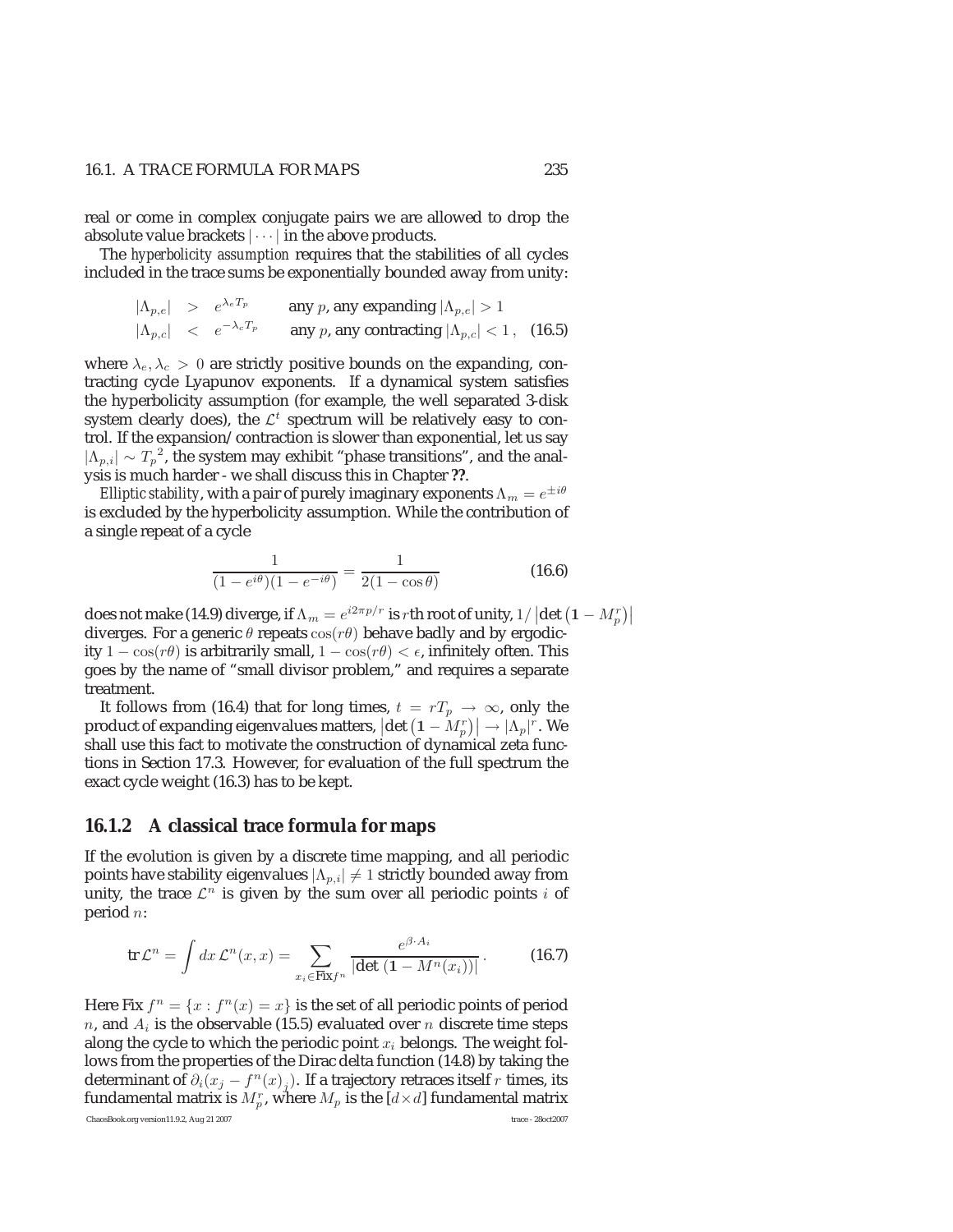(4.6) evaluated along a single traversal of the prime cycle  $p$ . As we saw in (15.5), the integrated observable  $A<sup>n</sup>$  is additive along the cycle: If a prime cycle *p* trajectory retraces itself *r* times,  $n = rn_p$ , we obtain  $A_p$ repeated r times,  $A_i = A^n(x_i) = rA_p, x_i \in p$ .

A prime cycle is a single traversal of the orbit, and its label is a nonrepeating symbol string. There is only one prime cycle for each cyclic Chapter 10 permutation class. For example, the four cycle points  $\overline{0011} = \overline{1001}$  $\overline{1100}$  =  $\overline{0110}$  belong to the same prime cycle  $p = 0011$  of length 4. As both the stability of a cycle and the weight  $A_p$  are the same everywhere along the orbit, each prime cycle of length  $n_p$  contributes  $n_p$  terms to the sum, one for each cycle point. Hence (16.7) can be rewritten as a sum over all prime cycles and their repeats

$$
\operatorname{tr} \mathcal{L}^n = \sum_p n_p \sum_{r=1}^{\infty} \frac{e^{r\beta \cdot A_p}}{\left| \det \left( 1 - M_p^r \right) \right|} \delta_{n, n_p r} , \qquad (16.8)
$$

with the Kronecker delta  $\delta_{n,n_p r}$  projecting out the periodic contributions of total period  $n$ . This constraint is awkward, and will be more awkward still for the continuous time flows, where it would yield a series of Dirac delta spikes. In both cases a Laplace transform rids us of the time periodicity constraint.

We *define* the trace formula for maps to be the sum

$$
\sum_{n=1}^{\infty} z^n \text{tr} \mathcal{L}^n = \text{tr} \frac{z \mathcal{L}}{1 - z \mathcal{L}} = \sum_p n_p \sum_{r=1}^{\infty} \frac{z^{n_p r} e^{r \beta \cdot A_p}}{|\det \left(1 - M_p^r\right)|}.
$$
 (16.9)

Such discrete time Laplace transform of tr  $\mathcal{L}^n$  is usually referred to as a "generating function". Expressing the trace as in (16.2), in terms of the sum of the eigenvalues of L, we obtain the *trace formula for maps*:

$$
\sum_{\alpha=0}^{\infty} \frac{ze^{s_{\alpha}}}{1 - ze^{s_{\alpha}}} = \sum_{p} n_p \sum_{r=1}^{\infty} \frac{z^{n_p r} e^{r\beta \cdot A_p}}{|\det\left(1 - M_p^r\right)|}.
$$
 (16.10)

This is our second example of the duality between the spectrum of eigenvalues and the spectrum of periodic orbits, announced in the introduction to this chapter. (The first example was the topological trace formula (13.8).)



#### **Example 16.1 A trace formula for transfer operators:**

For a piecewise-linear map (15.17), we can explicitly evaluate the trace formula. By the piecewise linearity and the chain rule  $\Lambda_p = \Lambda_0^{n_0} \Lambda_1^{n_1}$ , where the cycle a contains  $n_0$  symbols 0 and  $n_1$  symbols 1, the trace (16.7) reduces to cycle p contains  $n_0$  symbols 0 and  $n_1$  symbols 1, the trace (16.7) reduces to

$$
\operatorname{tr} \mathcal{L}^n = \sum_{m=0}^n \binom{n}{m} \frac{1}{|1 - \Lambda_0^m \Lambda_1^{n-m}|} = \sum_{k=0}^\infty \left(\frac{1}{|\Lambda_0| \Lambda_0^k} + \frac{1}{|\Lambda_1| \Lambda_1^k}\right)^n, \quad \text{(16.11)}
$$
\n
$$
\text{trace - 28oct2007} \qquad \text{ChacsBook.org version 11.9.2. Aug 21 2007}
$$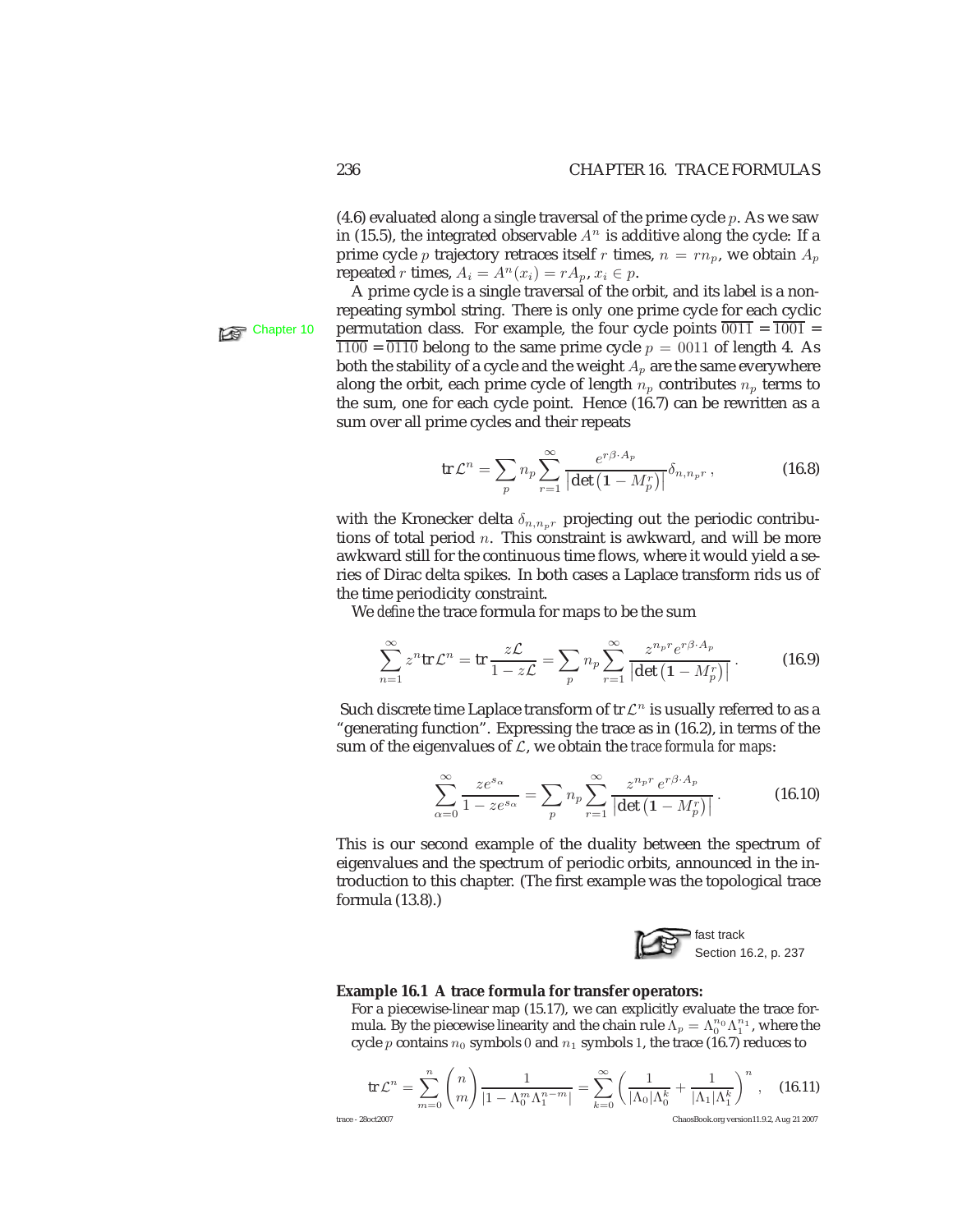with eigenvalues

$$
e^{s_k} = \frac{1}{|\Lambda_0|\Lambda_0^k} + \frac{1}{|\Lambda_1|\Lambda_1^k} \ . \tag{16.12}
$$

As the simplest example of spectrum for such dynamical system, consider  $\frac{e}{\left|\Lambda_0\right|\Lambda_0^k} + \frac{1}{\left|\Lambda_1\right|\Lambda_1^k}$ . the symmetric piecewise-linear 2-branch repeller (15.17) for which  $\Lambda = \Lambda_1 =$  $-\Lambda_0$ . In this case all odd eigenvalues vanish, and the even eigenvalues are given by  $e^{s_k} = 2/\Lambda^{k+1}$ , k even.

 $g$ iven by  $e^x = 2/\Lambda^2$ , k even. 16.12) is dominated by the lesser of the two  $\frac{1}{\Lambda^2}$  14.7, page 215 fixed point slopes  $\Lambda = \Lambda_0$  (if  $|\Lambda_0| < |\Lambda_1|$ , otherwise  $\Lambda = \Lambda_1$ ), and the eigenvalues  $e^{s_k}$  fall off exponentially as  $1/\Lambda^k$ , dominated by the single less unstable fixed-point.

For  $k = 0$  this is in agreement with the explicit transfer matrix (15.19) eigenvalues (15.20). The alert reader should experience anxiety at this point. Is it not true that we have already written down explicitly the transfer operator in (15.19), and that it is clear by inspection that it has only *one* eigenvalue  $e^{s_0} = 1/|\Lambda_0| + 1/|\Lambda_1|$ ? The example at hand is one of the simplest illustrations of necessity of defining the space that the operator acts on in order to define the spectrum. The transfer operator (15.19) is the correct operator on the space of functions piecewise constant on the state space partition  $\{\mathcal{M}_0, \mathcal{M}_1\}$ ; on this space the operator indeed has only the eigenvalue  $e^{s_0}$ . As we shall see in Example **??**, the full spectrum (16.12) corresponds to the action of the transfer operator on the space of real analytic functions.

The Perron-Frobenius operator trace formula for the piecewise-linear map (15.17) follows from (16.9)

$$
\text{tr}\,\frac{z\mathcal{L}}{1-z\mathcal{L}} = \frac{z\left(\frac{1}{|\Lambda_0 - 1|} + \frac{1}{|\Lambda_1 - 1|}\right)}{1 - z\left(\frac{1}{|\Lambda_0 - 1|} + \frac{1}{|\Lambda_1 - 1|}\right)},\tag{16.13}
$$

verifying the trace formula (16.10).

# **16.2 A trace formula for flows**

Amazing! I did not understand a single word. Fritz Haake

#### (R. Artuso and P. Cvitanović)

Our extraction of the spectrum of  $\mathcal{L}^t$  commences with the evaluation of the trace

$$
\operatorname{tr} \mathcal{L}^t = \operatorname{tr} e^{\mathcal{A}t} = \int dx \, \mathcal{L}^t(x, x) = \int dx \, \delta\big(x - f^t(x)\big) \, e^{\beta \cdot A^t(x)} \,. \tag{16.14}
$$

We are not interested in any particular time  $t$ , but into the long-time behavior as  $t \to \infty$ , so we need to transform the trace from the "time domain" into the "frequency domain". A generic flow is a semi-flow defined forward in time, so the appropriate transform is a Laplace rather than Fourier.

For a continuous time flow, the Laplace transform of an evolution operator yields the resolvent (14.31). This is a delicate step, since the evolution operator becomes the identity in the  $t\rightarrow 0^+$  limit. In order to

ChaosBook.org version11.9.2, Aug 21 2007 trace - 28oct2007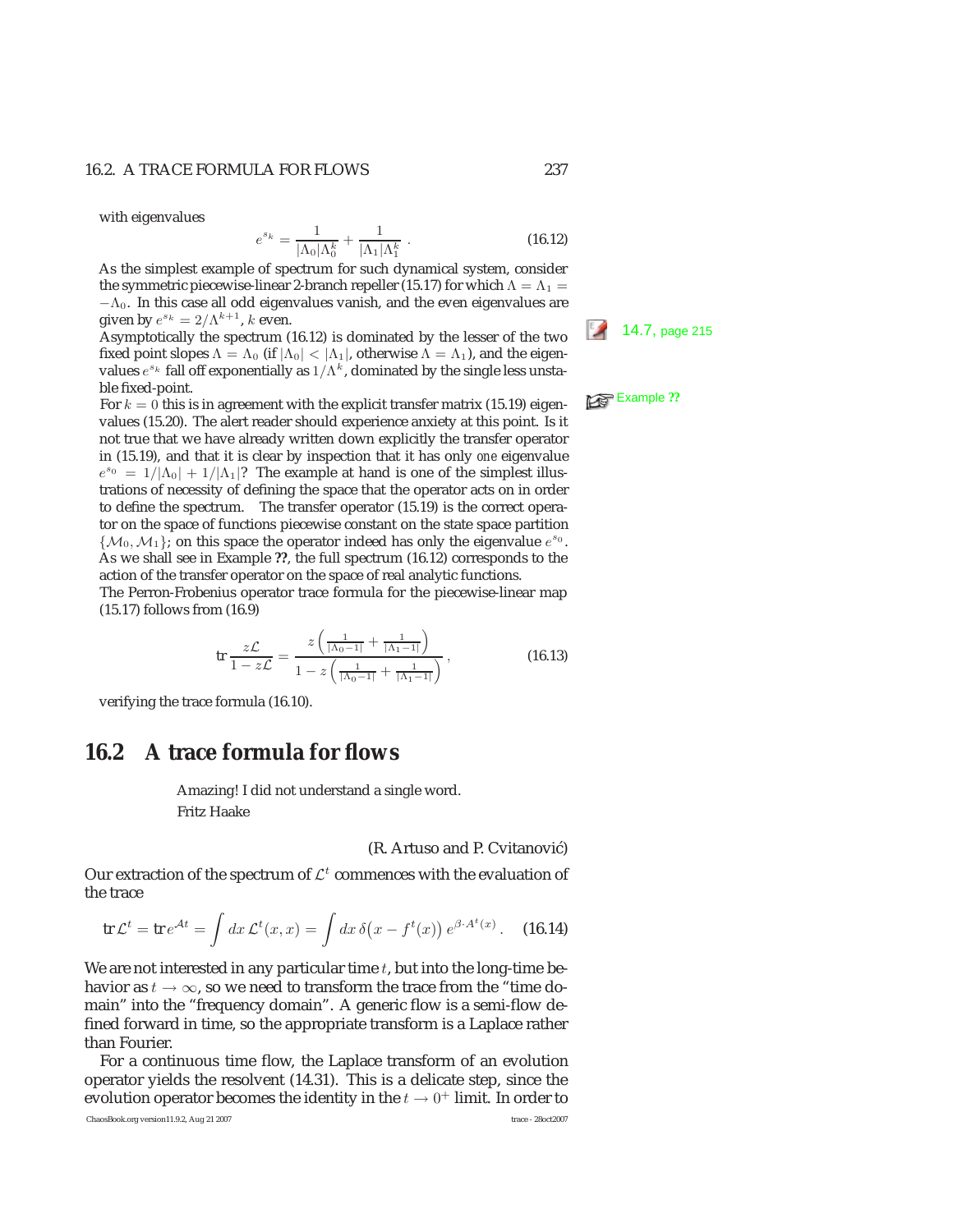make sense of the trace we regularize the Laplace transform by a lower cutoff  $\epsilon$  smaller than the period of any periodic orbit, and write

$$
\int_{\epsilon}^{\infty} dt \, e^{-st} \, \text{tr} \, \mathcal{L}^t = \text{tr} \, \frac{e^{-(s-\mathcal{A})\epsilon}}{s-\mathcal{A}} = \sum_{\alpha=0}^{\infty} \frac{e^{-(s-s_{\alpha})\epsilon}}{s-s_{\alpha}},\tag{16.15}
$$

where A is the generator of the semigroup of dynamical evolution, see Section 14.5. Our task is to evaluate tr $\mathcal{L}^t$  from its explicit state space representation.

#### **16.2.1 Integration along the flow**

As any pair of nearby points on a cycle returns to itself exactly at each cycle period, the eigenvalue of the fundamental matrix corresponding to the eigenvector along the flow necessarily equals unity for all peri-**Example 5.3** odic orbits. Hence for flows the trace integral tr  $\mathcal{L}^t$  requires a separate treatment for the longitudinal direction. To evaluate the contribution of an isolated prime cycle  $p$  of period  $T_p$ , restrict the integration to an infinitesimally thin tube  $\mathcal{M}_p$  enveloping the cycle (see Fig. 1.12), and consider a local coordinate system with a longitudinal coordinate  $dx_{\parallel}$ along the direction of the flow, and  $d-1$  transverse coordinates  $x_{\perp}$ ,

$$
\operatorname{tr}_p \mathcal{L}^t = \int_{\mathcal{M}_p} dx_\perp dx_\parallel \, \delta\big(x_\perp - f_\perp^t(x)\big) \, \delta\big(x_\parallel - f^t(x_\parallel)\big) \quad . \tag{16.16}
$$

(we set  $\beta = 0$  in the  $\exp(\beta \cdot A^t)$  weight for the time being). Pick a point on the prime cycle p, and let

$$
v(x_{\parallel}) = \left(\sum_{i=1}^{d} v_i(x)^2\right)^{1/2}
$$
 (16.17)

be the magnitude of the tangential velocity at any point  $x = (x_{\parallel}, 0, \dots, 0)$ on the cycle p. The velocity  $v(x)$  must be strictly positive, as otherwise the orbit would stagnate for infinite time at  $v(x)=0$  points, and that would get us nowhere.

As  $0 \leq \tau < T_p$ , the trajectory  $x_{\parallel}(\tau) = f^{\tau}(x_p)$  sweeps out the entire cycle, and for larger times  $x_{\parallel}$  is a cyclic variable of periodicity  $T_p$ ,

$$
x_{\parallel}(\tau) = x_{\parallel}(\tau + rT_p) \qquad r = 1, 2, \cdots \qquad (16.18)
$$

We parametrize both the longitudinal coordinate  $x_{\parallel}(\tau)$  and the velocity  $v(\tau) = v(x_{\parallel}(\tau))$  by the flight time  $\tau$ , and rewrite the integral along the periodic orbit as

$$
\oint_{p} dx_{\parallel} \delta(x_{\parallel} - f^{t}(x_{\parallel})) = \oint_{p} d\tau \, v(\tau) \, \delta(x_{\parallel}(\tau) - x_{\parallel}(\tau + t)). \tag{16.19}
$$

By the periodicity condition (16.18) the Dirac  $\delta$  function picks up contributions for  $t = rT_p$ , so the Laplace transform can be split as

$$
\int_0^\infty dt \, e^{-st} \, \delta\big(x_\parallel(\tau)-x_\parallel(\tau+t)\big) = \sum_{r=1}^\infty e^{-sT_pr} \, I_r
$$
\n
$$
\int_0^\infty dt \, e^{-st} \, \delta\big(x_\parallel(\tau)-x_\parallel(\tau+t)\big) = \sum_{r=1}^\infty e^{-sT_pr} \, I_r
$$
\nChaosBook.org version 11.9.2, Aug 21 2007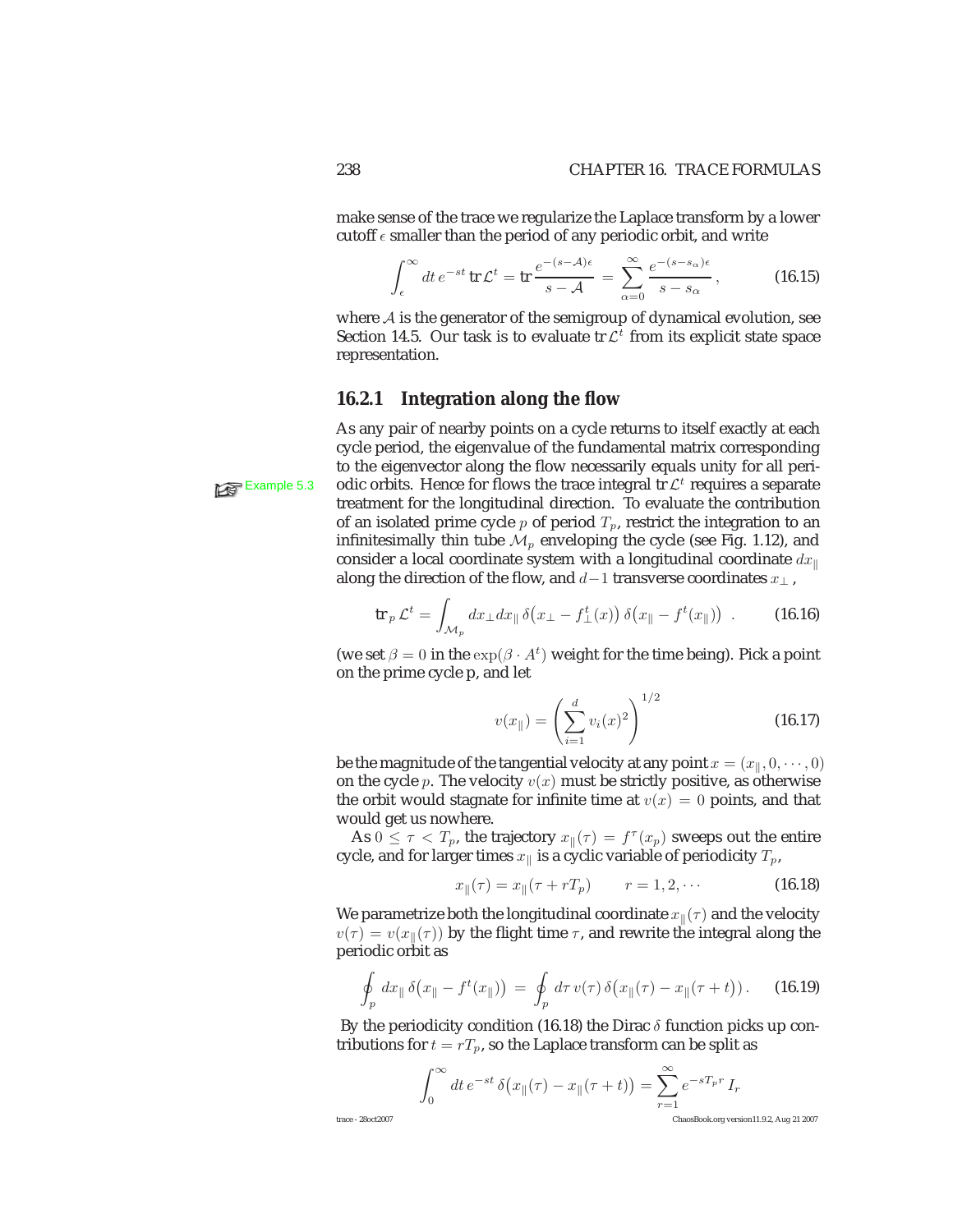#### 16.2. A TRACE FORMULA FOR FLOWS 239

$$
I_r = \int_{-\epsilon}^{\epsilon} dt \, e^{-st} \, \delta(x_{\parallel}(\tau) - x_{\parallel}(\tau + rT_p + t)).
$$

Taylor expanding and applying the periodicity condition (16.18), we have  $x_{\parallel}(\tau + rT_p + t) = x_{\parallel}(\tau) + v(\tau)t + ...$ 

$$
I_r = \int_{-\epsilon}^{\epsilon} dt \, e^{-st} \, \delta(x_{\parallel}(\tau) - x_{\parallel}(\tau + rT_p + t)) = \frac{1}{v(\tau)},
$$

so the remaing integral (16.19) over  $\tau$  is simply the cycle period  $\oint_{\eta} \, d\tau =$  $T_p$ . The contribution of the longitudinal integral to the Laplace transform is thus

$$
\int_0^\infty dt \, e^{-st} \, \oint_p \, dx_{\parallel} \, \delta\big(x_{\parallel} - f^t(x_{\parallel})\big) = T_p \sum_{r=1}^\infty e^{-sT_p r} \,. \tag{16.20}
$$

This integration is a prototype of what needs to be done for each marginal direction, whenever existence of a conserved quantity (energy in Hamiltonian flows, angular momentum, translational invariance, etc.) implies exisistance of a smooth manifold of equivalent (equivariant) solutions of dynamical equations.

#### **16.2.2 Stability in the transverse directions**

Think of the  $\tau = 0$  point in above integrals along the cycle p as a choice of a particular Poincaré section. As we have shown in Section 5.3, the transverse stability eigenvalues do not depend on the choice of a Poincaré section, so ignoring the dependence on  $x_{\parallel}(\tau)$  in evaluating the transverse integral in (16.16) is justified. For the transverse integration variables the fundamental matrix is defined in a reduced Poincaré surface of section  $P$  of fixed  $x_{\parallel}$ . Linearization of the periodic flow transverse to the orbit yields

$$
\int_{\mathcal{P}} dx_{\perp} \delta \Big(x_{\perp} - f_{\perp}^{rT_p}(x) \Big) = \frac{1}{\left| \det \left( 1 - M_p^r \right) \right|} ,\qquad (16.21)
$$

where  $M_p$  is the *p*-cycle  $[d-1 \times d-1]$  *transverse* fundamental matrix. As in (16.5) we have to assume hyperbolicity, i.e., that the magnitudes of all transverse eigenvalues are bounded away from unity.

Substitution (16.20), (16.21) in (16.16) leads to an expression for  $tr \mathcal{L}^t$ as a sum over all prime cycles  $p$  and their repetitions

$$
\int_{\epsilon}^{\infty} dt \, e^{-st} \, \text{tr} \, \mathcal{L}^t = \sum_{p} T_p \sum_{r=1}^{\infty} \frac{e^{r(\beta \cdot A_p - sT_p)}}{|\det \left(1 - M_p^r\right)|} \,. \tag{16.22}
$$

The  $\epsilon \to 0$  limit of the two expressions for the resolvent, (16.15) and (16.22), now yields the *classical trace formula for flows*

$$
\sum_{\alpha=0}^{\infty} \frac{1}{s - s_{\alpha}} = \sum_{p} T_p \sum_{r=1}^{\infty} \frac{e^{r(\beta \cdot A_p - sT_p)}}{\left| \det \left( 1 - M_p^r \right) \right|} . \tag{16.23}
$$

ChaosBook.org version11.9.2, Aug 21 2007 trace - 28oct2007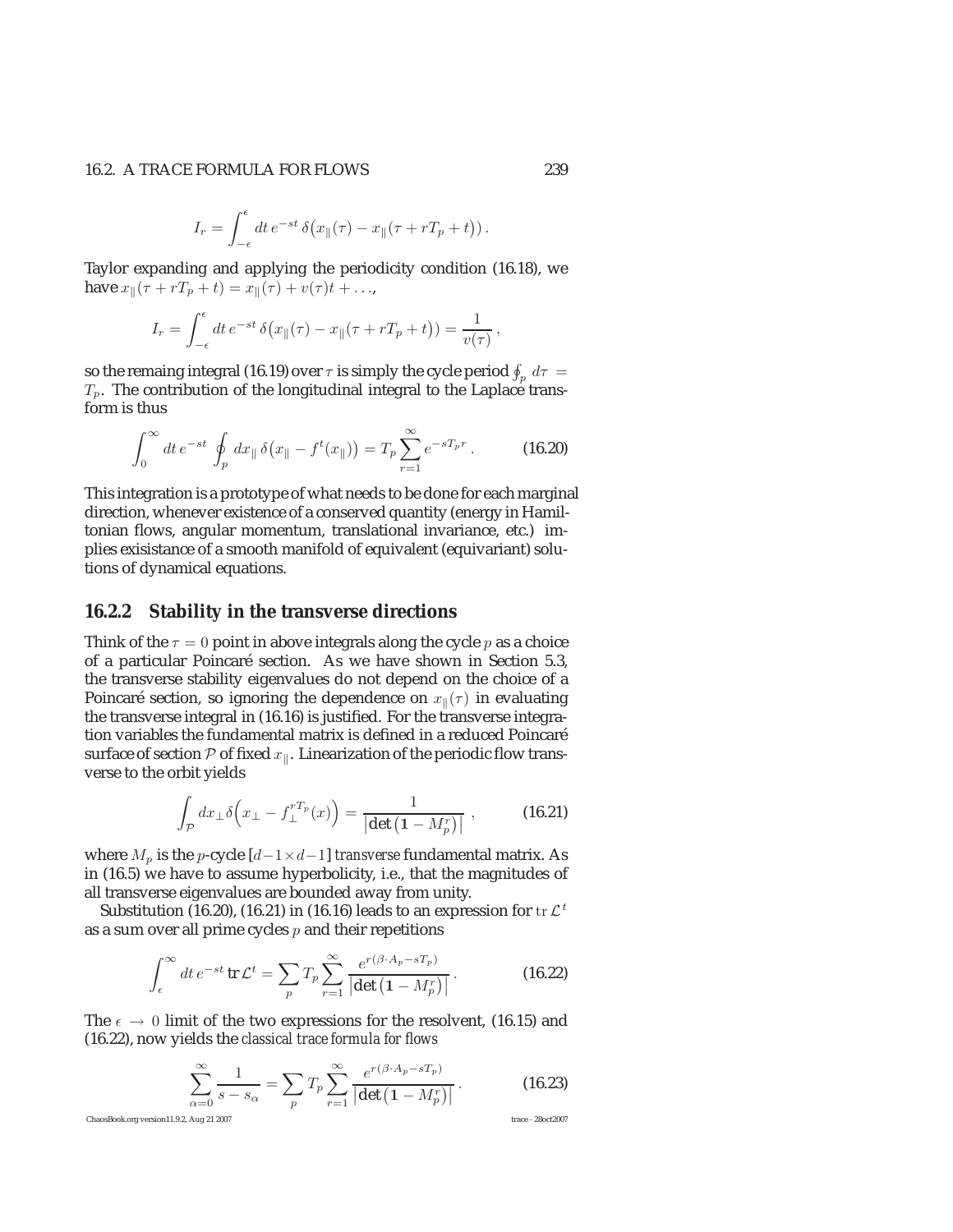(If you are worried about the convergence of the resolvent sum, keep  $\Box$  16.1, page 24 the  $\varepsilon$  regularization.)

This formula is still another example of the duality between the (local) cycles and (global) eigenvalues. If  $T_p$  takes only integer values, we can replace  $e^{-s} \rightarrow z$  throughout, so the trace formula for maps (16.10) is a special case of the trace formula for flows. The relation between the continuous and discrete time cases can be summarized as follows:

$$
T_p \leftrightarrow n_p
$$
  
\n
$$
e^{-s} \leftrightarrow z
$$
  
\n
$$
e^{t\mathcal{A}} \leftrightarrow \mathcal{L}^n.
$$
\n(16.24)

We could now proceed to estimate the location of the leading singularity of tr( $s - A$ )<sup>-1</sup> by extrapolating finite cycle length truncations of (16.23) by methods such as Padé approximants. However, it pays to first perform a simple resummation which converts this divergence of a trace into a *zero* of a spectral determinant. We shall do this in Section 17.2, but first a brief refresher of how all this relates to the formula for escape rate (1.7) offered in the introduction might help digest the material.



## **16.3 An asymptotic trace formula**

In order to illuminate the manipulations of Section 16.1 and relate them to something we already possess intuition about, we now rederive the heuristic sum of Section 1.5.1 from the exact trace formula (16.10). The Laplace transforms (16.10) or (16.23) are designed to capture the time  $\rightarrow \infty$  asymptotic behavior of the trace sums. By the hyperbolicity assumption (16.5), for  $t = T_p r$  large the cycle weight approaches

$$
\left| \det \left( 1 - M_p^r \right) \right| \to \left| \Lambda_p \right|^r, \tag{16.25}
$$

where  $\Lambda_p$  is the product of the expanding eigenvalues of  $M_p$ . Denote the corresponding approximation to the nth trace  $(16.7)$  by

$$
\Gamma_n = \sum_{i}^{(n)} \frac{1}{|\Lambda_i|},\tag{16.26}
$$

and denote the approximate trace formula obtained by replacing the cycle weights  $|\det (1 - M_p^r)|$  by  $|\Lambda_p|^r$  in (16.10) by  $\Gamma(z)$ . Equivalently, think of this as a replacement of the evolution operator (15.23) by a think of this as a replacement of the evolution operator (15.23) by a transfer operator (as in Example 16.1). For concreteness consider a dynamical system whose symbolic dynamics is complete binary, for example the 3-disk system Fig. 1.6. In this case distinct periodic points trace - 28oct2007 ChaosBook.org version11.9.2, Aug 21 2007

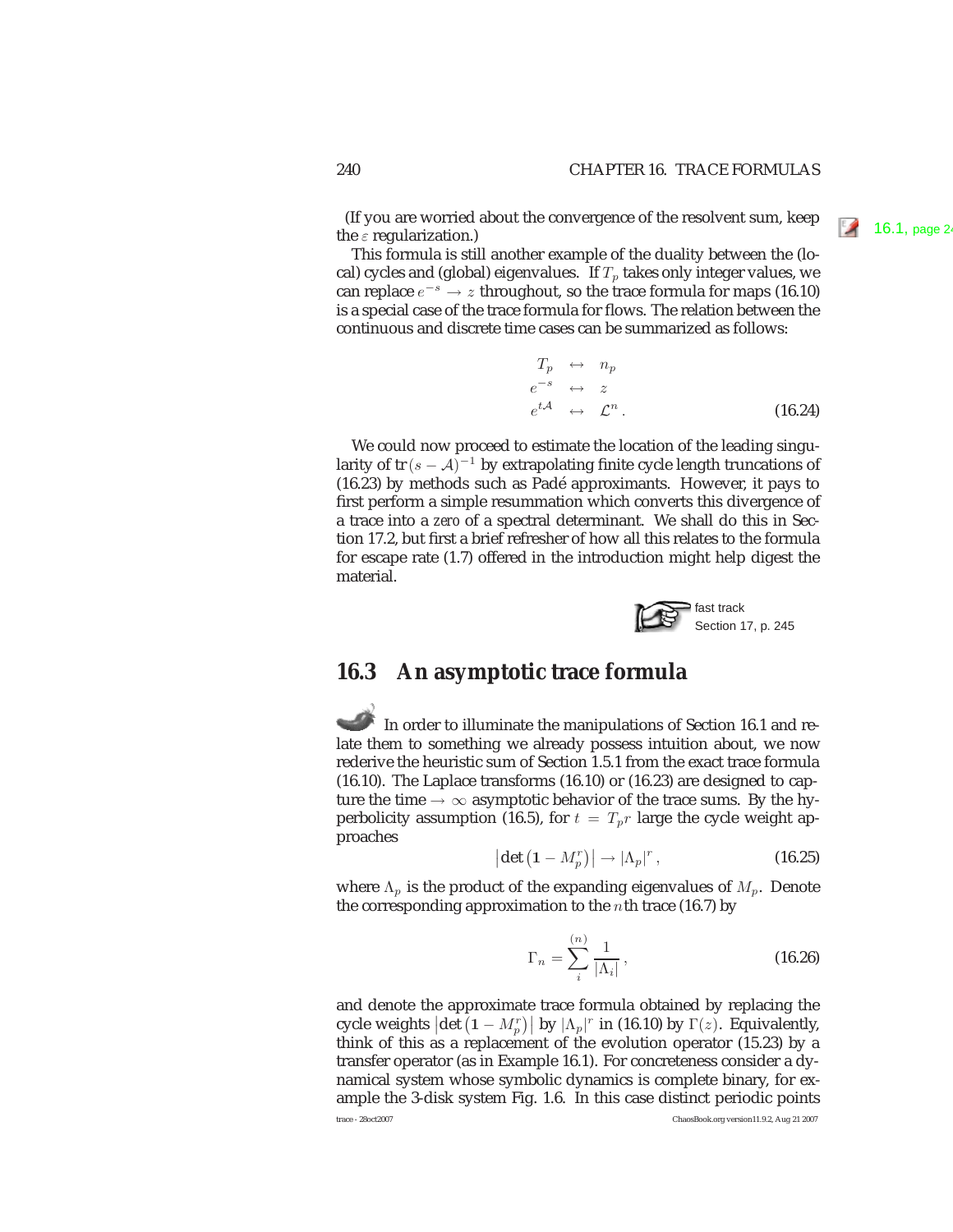that contribute to the nth periodic points sum (16.8) are labeled by all admissible itineraries composed of sequences of letters  $s_i \in \{0, 1\}$ :

$$
\Gamma(z) = \sum_{n=1}^{\infty} z^n \Gamma_n = \sum_{n=1}^{\infty} z^n \sum_{x_i \in \text{Fix} f^n} \frac{e^{\beta \cdot A^n(x_i)}}{|\Lambda_i|}
$$
  
\n
$$
= z \left\{ \frac{e^{\beta \cdot A_0}}{|\Lambda_0|} + \frac{e^{\beta \cdot A_1}}{|\Lambda_1|} \right\} + z^2 \left\{ \frac{e^{2\beta \cdot A_0}}{|\Lambda_0|^2} + \frac{e^{\beta \cdot A_{01}}}{|\Lambda_{01}|} + \frac{e^{\beta \cdot A_{10}}}{|\Lambda_{10}|} + \frac{e^{2\beta \cdot A_1}}{|\Lambda_1|^2} \right\}
$$
  
\n
$$
+ z^3 \left\{ \frac{e^{3\beta \cdot A_0}}{|\Lambda_0|^3} + \frac{e^{\beta \cdot A_{001}}}{|\Lambda_{001}|} + \frac{e^{\beta \cdot A_{100}}}{|\Lambda_{010}|} + \frac{e^{\beta \cdot A_{100}}}{|\Lambda_{100}|} + \dots \right\}
$$
 (16.27)

Both the cycle averages  $A_i$  and the stabilities  $\Lambda_i$  are the same for all points  $x_i \in p$  in a cycle p. Summing over repeats of all prime cycles we obtain

$$
\Gamma(z) = \sum_{p} \frac{n_p t_p}{1 - t_p}, \qquad t_p = z^{n_p} e^{\beta \cdot A_p} / |\Lambda_p|.
$$
 (16.28)

This is precisely our initial heuristic estimate (1.8). Note that we could not perform such sum over r in the exact trace formula (16.10) as  $|\det (1 - M_p^r)| \neq$  $\left|\det\left(1-M_p\right)\right|^r$ ; the correct way to resum the exact trace formulas is to first expand the factors  $1/1 - \Lambda$  degree shall do in (17.9) first expand the factors  $1/|1 - \Lambda_{p,i}|$ , as we shall do in (17.9).

If the weights  $e^{\beta A^n(x)}$  are multiplicative along the flow, and the flow  $\Rightarrow$  Section 17.2 is hyperbolic, for given  $\beta$  the magnitude of each  $|e^{\beta A^{n}(x_i)}/\Lambda_i|$  term is bounded by some constant  $M^n$ . The total number of cycles grows as  $2^n$ (or as  $e^{hn}$ ,  $h =$  topological entropy, in general), and the sum is convergent for z sufficiently small,  $|z| < 1/2M$ . For large n the nth level sum (16.7) tends to the leading  $\mathcal{L}^n$  eigenvalue  $e^{ns_0}$ . Summing this asymptotic estimate level by level

$$
\Gamma(z) \approx \sum_{n=1}^{\infty} (ze^{s_0})^n = \frac{ze^{s_0}}{1 - ze^{s_0}}
$$
 (16.29)

we see that we should be able to determine  $s_0$  by determining the smallest value of  $z = e^{-s_0}$  for which the cycle expansion (16.28) diverges.

If one is interested only in the leading eigenvalue of  $\mathcal{L}$ , it suffices to consider the approximate trace  $\Gamma(z)$ . We will use this fact in Section 17.3 to motivate the introduction of dynamical zeta functions (17.14), and in Section 17.5 we shall give the exact relation between the exact and the approximate trace formulas.

# **Summary**

The description of a chaotic dynamical system in terms of cycles can be visualized as a tessellation of the dynamical system, Fig. 16.1, with a smooth flow approximated by its *periodic orbit skeleton*, each region  $M_i$ centered on a periodic point  $x_i$  of the topological length n, and the size of the region determined by the linearization of the flow around the periodic point. The integral over such topologically partitioned state

ChaosBook.org version11.9.2, Aug 21 2007 trace - 28oct2007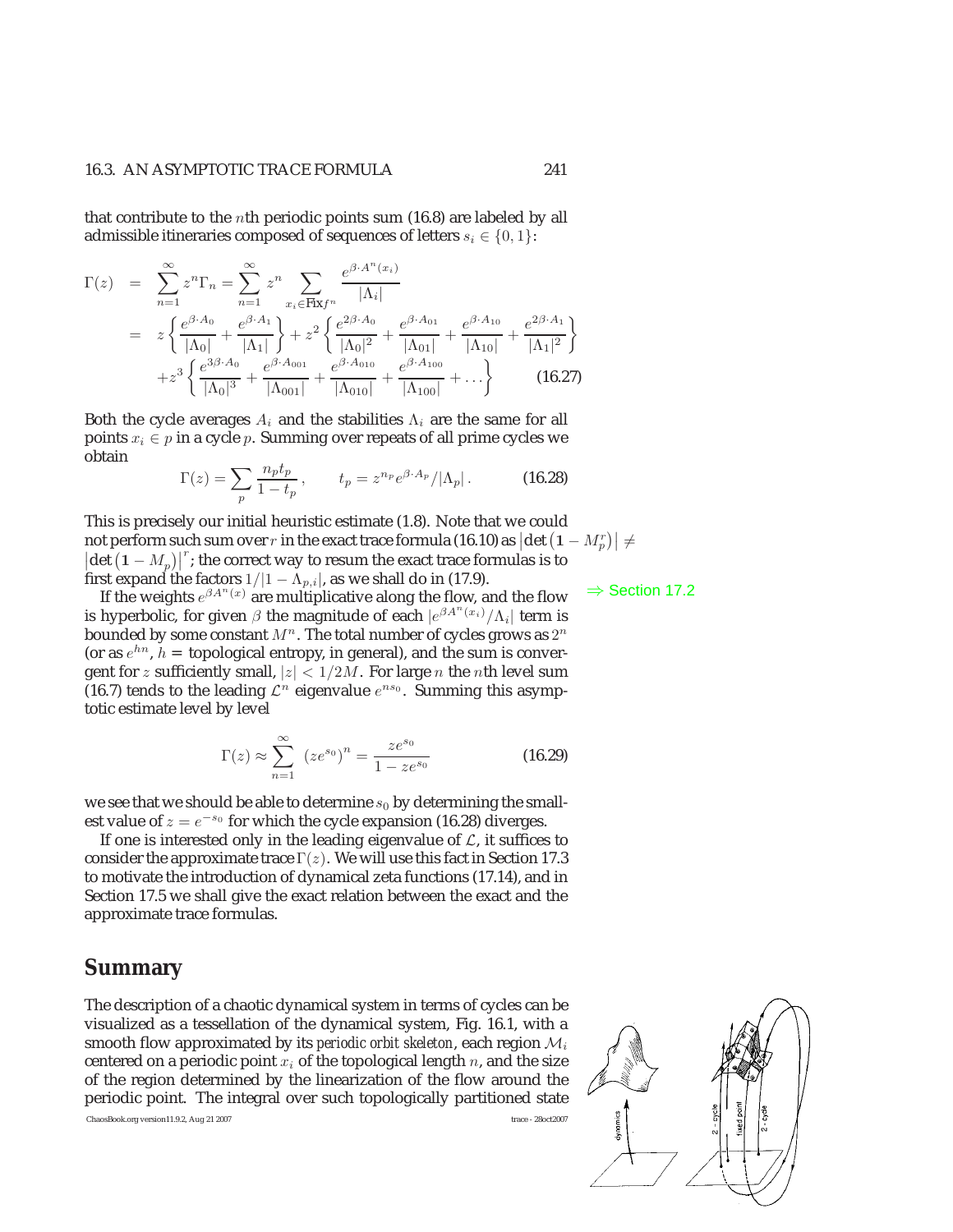space yields the *classical trace formula*

$$
\sum_{\alpha=0}^{\infty} \frac{1}{s - s_{\alpha}} = \sum_{p} T_p \sum_{r=1}^{\infty} \frac{e^{r(\beta \cdot A_p - sT_p)}}{|\det(1 - M_p^r)|}.
$$

Now that we have a trace formula, we might ask for what is it good? As it stands, it is little more than a scary divergent formula which relates the unspeakable infinity of global eigenvalues to the unthinkable infinity of local unstable cycles. However, it is a good stepping stone on the way to construction of spectral determinants (to which we turn next), and a first hint that when the going is good, the theory might turn out to be convergent beyond our wildest dreams (Chapter **??**). In order to implement such formulas, we will have to determine "all" prime cycles. The first step is topological: enumeration of all admissible cycles undertaken in Chapter 11. The more onerous enterprize of actually computing the cycles we first approach traditionally, as a numerical task in Chapter 12, and then more boldly as a part and parcel of variational foundations of classical and quantum dynamics in Chapter 20.

# **Further reading**

ceiling function **Who's dunne it?** Continuous time flow traces weighted by cycle periods were introduced by Bowen [1] who treated them as Poincaré section suspensions weighted by the "time ceiling" function (3.5). They were used by Parry and Pollicott [2]. The derivation presented here [3] parallels closely to the derivation of the Gutzwiller semiclassical trace formula, Chapters **??** and **??**.

**Flat and sharp traces.** In the above formal derivation of trace formulas we cared very little whether our sums were well posed. In the Fredholm theory traces like (16.14) require compact operators with continuous function kernels. This is not the case for our Dirac delta evolution operators: nevertheless, there is a large class of dynamical systems for which our results may be shown to be perfectly legal. In the mathematical literature expressions like (16.7) are called *flat* traces (see the review [4] and Chapter **??**). Other names for traces appear as well: for instance, in the context of 1-d mappings, *sharp* traces refer to generalizations of (16.7) where contributions of periodic points are weighted by the Lefschetz sign  $\pm 1$ , reflecting whether the periodic point sits on a branch of  $n$ th iterate of the map which crosses the diagonal starting from below or starting from above [12]. Such traces are connected to the theory of kneading invariants (see Ref. [4] and references therein). Traces weighted by  $\pm 1$  sign of the derivative of the fixed point have been used to study the period doubling repeller, leading to high precision estimates of the Feigenbaum constant  $\delta$ , Refs. [5, 6, 6].

# **Exercises**

```
(16.1) t → 0+ regularization of eigenvalue sums∗∗. In taking the Laplace transform (16.23) we have ig-
```